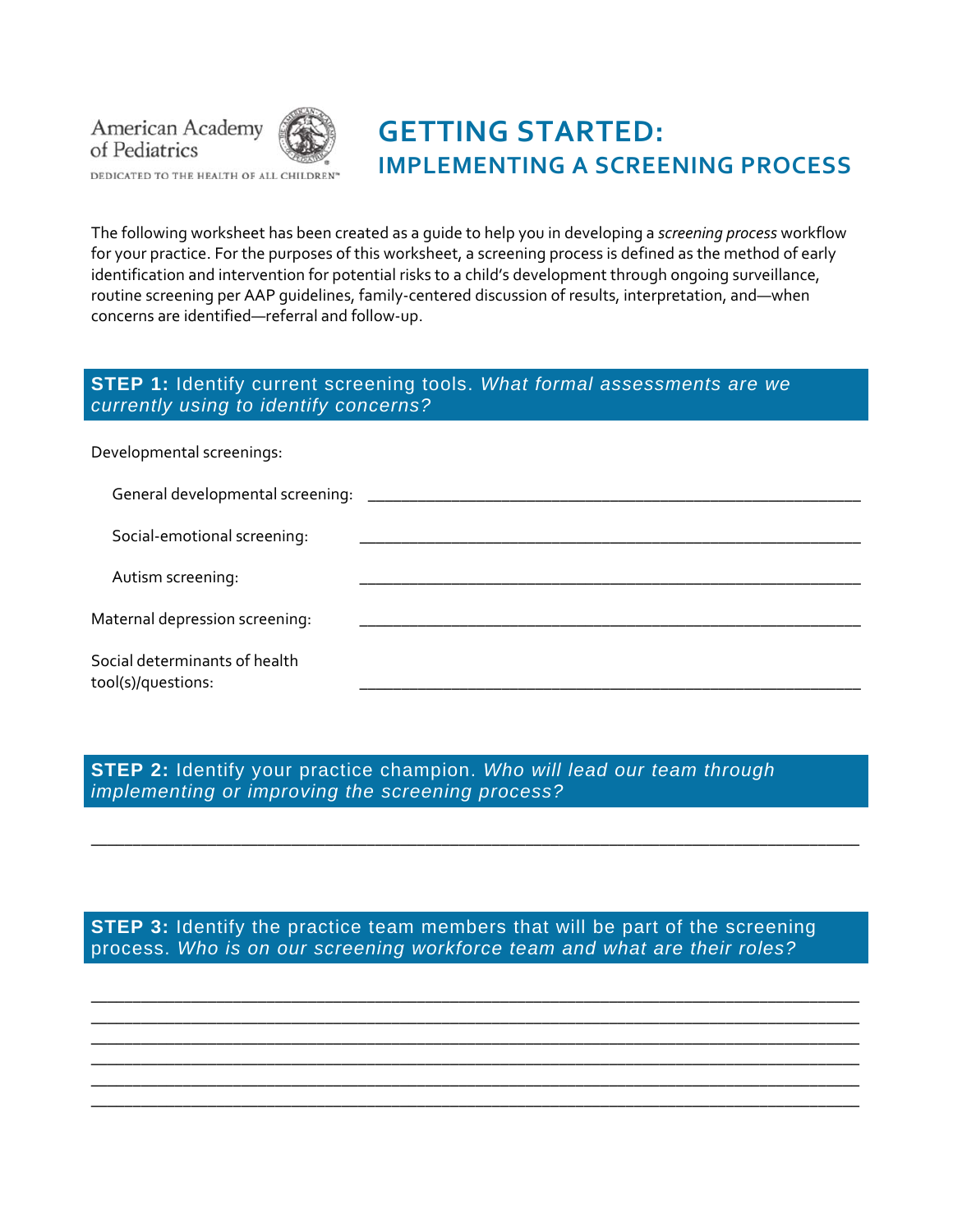#### **STEP 4:** Select the screening tool(s) and educational materials that will be used. *What fits best with our practice structure and patient population?*

| Developmental screenings:                                  |                                                                   |  |  |
|------------------------------------------------------------|-------------------------------------------------------------------|--|--|
| General developmental screening:                           |                                                                   |  |  |
| Social-emotional screening:                                | <u> 1989 - Johann John Stein, Amerikaansk politiker (d. 1989)</u> |  |  |
| Autism screening:                                          |                                                                   |  |  |
| Maternal depression screening:                             |                                                                   |  |  |
| Social determinants of health<br>screening tool/questions: |                                                                   |  |  |
| Educational materials:                                     |                                                                   |  |  |
|                                                            |                                                                   |  |  |
|                                                            |                                                                   |  |  |
|                                                            |                                                                   |  |  |

**STEP 5:** Plan key parts of the workflow/process for each of the screening categories. *How will we get this done?* 

See Workflow Planning Worksheet on the following 2 pages.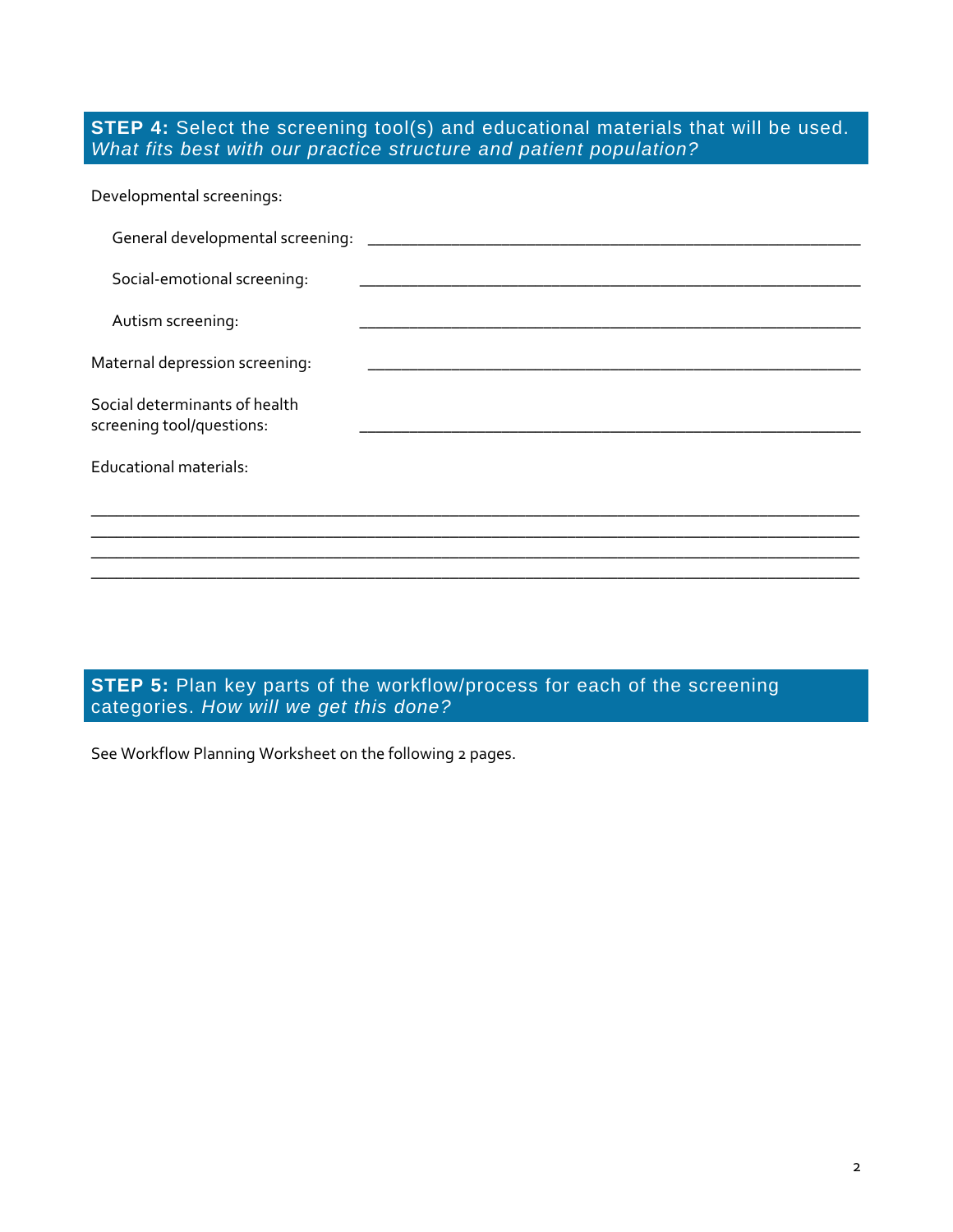|     | <b>STEP 5: Workflow</b><br>planning worksheet                           | DEVELOPMENTAL<br><b>SCREENING</b> | SOCIAL-EMOTIONAL<br><b>SCREENING</b> | <b>AUTISM SCREENING</b> | <b>MATERNAL</b><br><b>DEPRESSION</b><br><b>SCREENING</b> | <b>SOCIAL</b><br><b>DETERMINANTS OF</b><br><b>HEALTH SCREENING</b> |
|-----|-------------------------------------------------------------------------|-----------------------------------|--------------------------------------|-------------------------|----------------------------------------------------------|--------------------------------------------------------------------|
| 1.) | At what ages of the child<br>will the family receive<br>the screenings? |                                   |                                      |                         |                                                          |                                                                    |
|     | Recommendations:                                                        | $9, 18,$ and 30 months            | Regular intervals                    | 18 and 24 months        | $1, 2, 4$ , and 6 months                                 | Every visit                                                        |
| 2.) | How will parents access                                                 |                                   |                                      |                         |                                                          |                                                                    |
|     | the screening tool to<br>complete it? (Ex: EMR                          |                                   |                                      |                         |                                                          |                                                                    |
|     | portal, paper version in office,<br>laminated wipe-away)                |                                   |                                      |                         |                                                          |                                                                    |
| 3.) | If paper, who will ensure                                               |                                   |                                      |                         |                                                          |                                                                    |
|     | that copies of the                                                      |                                   |                                      |                         |                                                          |                                                                    |
|     | screening tool are<br>available for parents to                          |                                   |                                      |                         |                                                          |                                                                    |
|     | complete each day?                                                      |                                   |                                      |                         |                                                          |                                                                    |
| 4.) | When in the visit will the                                              |                                   |                                      |                         |                                                          |                                                                    |
|     | parent receive the                                                      |                                   |                                      |                         |                                                          |                                                                    |
|     | screening tool?                                                         |                                   |                                      |                         |                                                          |                                                                    |
|     |                                                                         |                                   |                                      |                         |                                                          |                                                                    |
| 5.) | Who will give the parent                                                |                                   |                                      |                         |                                                          |                                                                    |
|     | the screening tool?                                                     |                                   |                                      |                         |                                                          |                                                                    |
|     |                                                                         |                                   |                                      |                         |                                                          |                                                                    |
| 6.) | Who will score the                                                      |                                   |                                      |                         |                                                          |                                                                    |
|     | screening tool?                                                         |                                   |                                      |                         |                                                          |                                                                    |
|     |                                                                         |                                   |                                      |                         |                                                          |                                                                    |
| 7.) | When will the provider                                                  |                                   |                                      |                         |                                                          |                                                                    |
|     | review the screening<br>results with the parent                         |                                   |                                      |                         |                                                          |                                                                    |
|     | and work with them to                                                   |                                   |                                      |                         |                                                          |                                                                    |
|     | make a plan for next                                                    |                                   |                                      |                         |                                                          |                                                                    |
|     | steps?                                                                  |                                   |                                      |                         |                                                          |                                                                    |
| 8.) | How will referrals be                                                   |                                   |                                      |                         |                                                          |                                                                    |
|     | handled for children at                                                 |                                   |                                      |                         |                                                          |                                                                    |
|     | risk?                                                                   |                                   |                                      |                         |                                                          |                                                                    |
|     |                                                                         |                                   |                                      |                         |                                                          |                                                                    |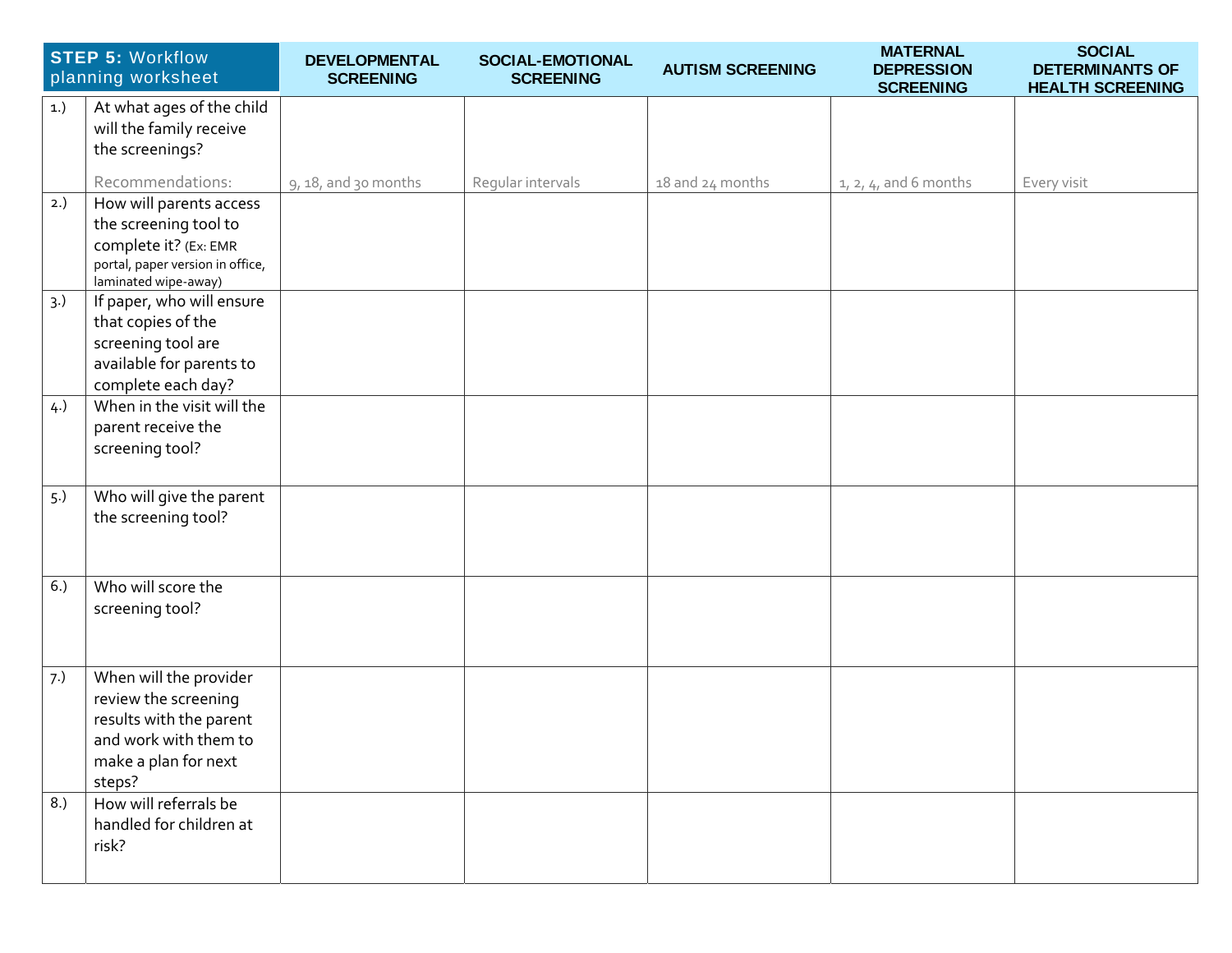|      | <b>STEP 5: Workflow</b><br>planning worksheet                                                                                                                            | DEVELOPMENTAL<br><b>SCREENING</b> | SOCIAL-EMOTIONAL<br><b>SCREENING</b> | <b>AUTISM SCREENING</b> | <b>MATERNAL</b><br><b>DEPRESSION</b><br><b>SCREENING</b> | <b>SOCIAL</b><br><b>DETERMINANTS OF</b><br><b>HEALTH SCREENING</b> |
|------|--------------------------------------------------------------------------------------------------------------------------------------------------------------------------|-----------------------------------|--------------------------------------|-------------------------|----------------------------------------------------------|--------------------------------------------------------------------|
| 9.)  | Who will be responsible<br>for facilitating the<br>referrals?                                                                                                            |                                   |                                      |                         |                                                          |                                                                    |
| 10.) | Where will referrals be<br>documented?                                                                                                                                   |                                   |                                      |                         |                                                          |                                                                    |
| 11.) | What happens with the<br>screening tool after it<br>has been discussed with<br>the parent? (Ex: results<br>recorded in EMR, scanned into<br>chart, shredded, wiped away) |                                   |                                      |                         |                                                          |                                                                    |
| 12.) | Who will give the parent<br>educational materials?<br>When will these be<br>presented?                                                                                   |                                   |                                      |                         |                                                          |                                                                    |
| 13.) | Where will you keep your<br>supply of educational<br>materials?                                                                                                          |                                   |                                      |                         |                                                          |                                                                    |
| 14.) | Who will make sure that<br>materials (including<br>screening tools and<br>educational materials)<br>are restocked and readily<br>available?                              |                                   |                                      |                         |                                                          |                                                                    |
| 15.  | Who will facilitate<br>following up with<br>families to determine the<br>outcomes of the referral?                                                                       |                                   |                                      |                         |                                                          |                                                                    |
| 16.  | Where will follow-up<br>notes be recorded?                                                                                                                               |                                   |                                      |                         |                                                          |                                                                    |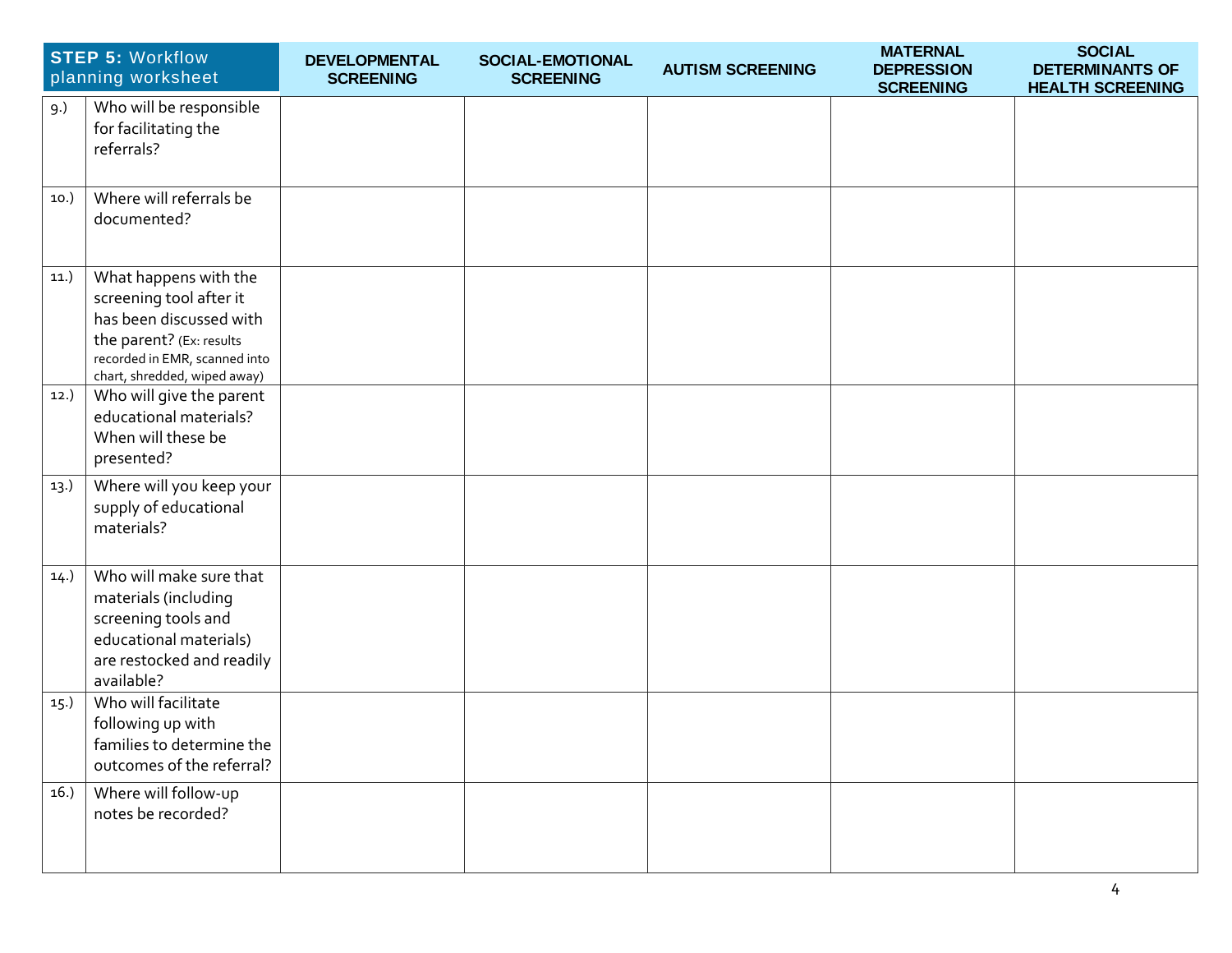**STEP 6:** Identify program supports. *What partners can we work with to support our patients? What materials do we need for our process?*

## **RESOURCES FOR DEVELOPMENTAL CONCERNS**

| Local care coordination service<br>program for children:   |                                                                                                                      |
|------------------------------------------------------------|----------------------------------------------------------------------------------------------------------------------|
|                                                            |                                                                                                                      |
| Developmental behavioral<br>pediatrician:                  | <u> 1989 - Johann John Stein, markin fan it ferstjer fan de ferstjer fan it ferstjer fan it ferstjer fan it fers</u> |
| Speech therapist:                                          |                                                                                                                      |
| Occupational therapist:                                    |                                                                                                                      |
| Physical therapist:                                        |                                                                                                                      |
| <b>Child Care Resource and Referral</b><br>Agency (CCR&R): |                                                                                                                      |
| <b>Child Care Health Consultants:</b>                      |                                                                                                                      |
|                                                            |                                                                                                                      |
| <b>Head Start:</b>                                         |                                                                                                                      |
| Parents as Teachers:                                       | and the control of the control of the control of the control of the control of the control of the control of the     |
| School system preschool<br>coordinator:                    |                                                                                                                      |
| Local early childhood<br>collaboration:                    |                                                                                                                      |
| Local family support group:                                |                                                                                                                      |
| School nurse contact:                                      |                                                                                                                      |
| Exceptional child contact<br>(school system):              |                                                                                                                      |
| State/Local education office:                              |                                                                                                                      |
| Local Easter Seals:                                        |                                                                                                                      |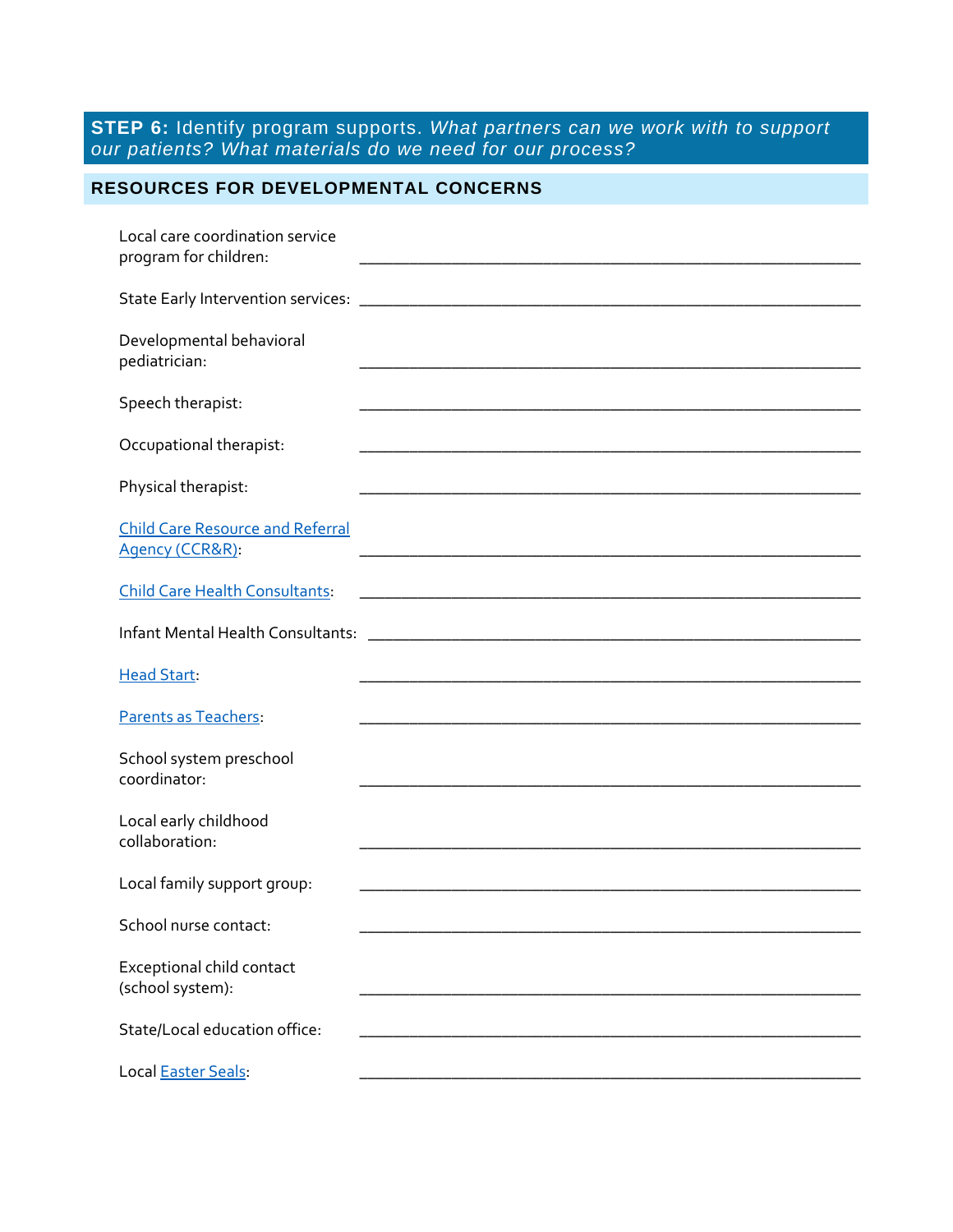| Local The Arc:                                                              |                                             |  |
|-----------------------------------------------------------------------------|---------------------------------------------|--|
| School United Way:                                                          |                                             |  |
|                                                                             |                                             |  |
| <b>MENTAL HEALTH RESOURCES</b>                                              |                                             |  |
| Maternal depression:                                                        |                                             |  |
| Local services identified by<br><b>Postpartum Support</b><br>International: |                                             |  |
| Local new moms group:                                                       |                                             |  |
| Parental/Caregiver depression:                                              |                                             |  |
| Child psychologist:                                                         |                                             |  |
| Child behavioral therapist:                                                 |                                             |  |
| Substance use support:                                                      |                                             |  |
| Domestic violence support:                                                  |                                             |  |
| <b>Additional Resources:</b>                                                |                                             |  |
| <b>Postpartum Progress</b>                                                  |                                             |  |
| <b>National Alliance on Mental Illness</b>                                  |                                             |  |
| 800-950-NAMI (6264)                                                         |                                             |  |
| <b>National Institute of Mental Health</b>                                  |                                             |  |
|                                                                             | <b>National Suicide Prevention Lifeline</b> |  |
| 1-800-273-TALK (8255) or Live Online Chat                                   |                                             |  |
| Substance and Mental Health Services Administration                         |                                             |  |
| SAMHSA Treatment Referral Helpline - 1-877-SAMHSA7 (1-877-726-4727)         |                                             |  |

# **FAMILY SUPPORT RESOURCES**

| State/Local health department:                                                        |  |
|---------------------------------------------------------------------------------------|--|
| Local home visiting program<br>identified by the Maternal and<br>Child Health Bureau: |  |
| Parenting groups:                                                                     |  |
| Local food pantries listed on<br><b>Feeding America website:</b>                      |  |